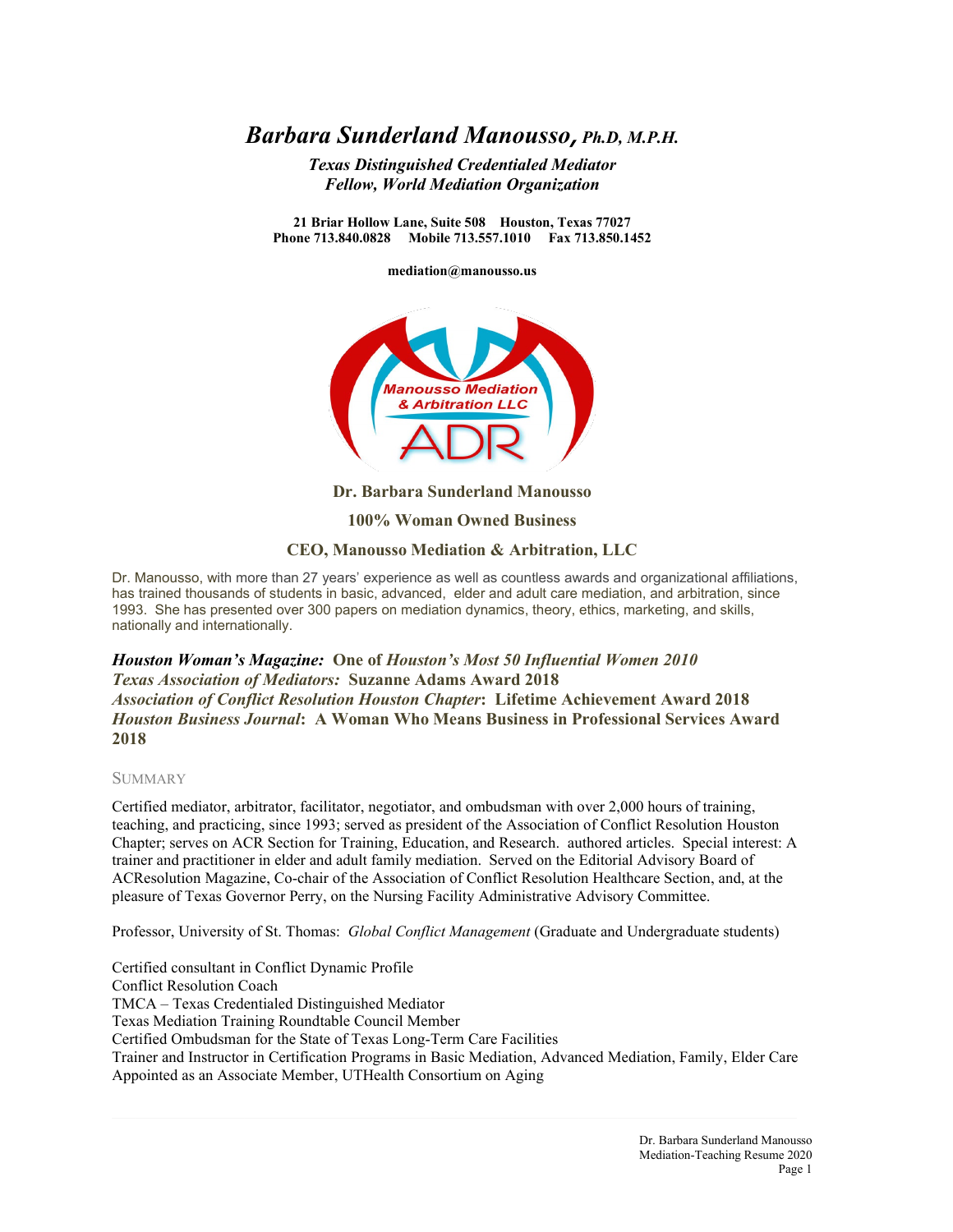#### **EDUCATION**

*Nova Southeastern University*, Fort Lauderdale, Florida, - Ph.D. Doctorate: Texas Study of Nursing Home Administrators' Conflict Behaviors Graduate School of Humanities and Social Sciences: Conflict Analysis and Resolution

*Nova Southeastern University*, Fort Lauderdale, Florida – Graduate Certificate Graduate School of Humanities and Social Sciences: Conflict Analysis and Resolution

*University of Houston and Texas Southern University,* Houston, Texas Earned doctoral level credits in anthropology, curriculum and development, and English.

*South Texas College of Law*, Houston, Texas – Attended.

*University of Texas School of Public Health*, Houston, Texas Master of Public Health in Community/Family Health Module

*Brown University*, Providence, Rhode Island Baccalaureate in Arts Concentration in Journalism/English and Semiotics (Intercultural Communications)

## **CAREER HISTORY & ACCOMPLISHMENTS**

#### *Manousso Mediation and Arbitration, LLC*

1993 until present

Trainer for certificate programs in mediation, arbitration, facilitation, and negotiation TCMA Texas Credentialed Distinguish Mediator Certified: National Certified Guardian Certified: Texas Certified Guardian Certified consultant in Conflict Dynamic Profile Conflict Resolution Coach Texas Mediation Training Roundtable, Chair of Train the Trainers Certified Arbitrator for the BBB AUTO LINE program Certified in Collaborative Law Certified in Eminent Domain

#### **Adjunct Faculty**

*University of St. Thomas, Center for International Studies,* 2013 to present *Houston, Texas*

• Teaches Global Conflict Management to graduate students and undergraduates

*Houston Community College, University of Houston Downtown*, 1987 until 1997

• Taught English composition and literature, ESL, and developmental courses.

*Johnson & Wales College, Katherine Gibbs Business School, Sawyer School of Business***,**  in Providence, Rhode Island, 1973 until 1977.

- Taught business skills and intra-cultural and intercultural communications.
- Taught ESL and Developmental English in Japan and Syria (privately).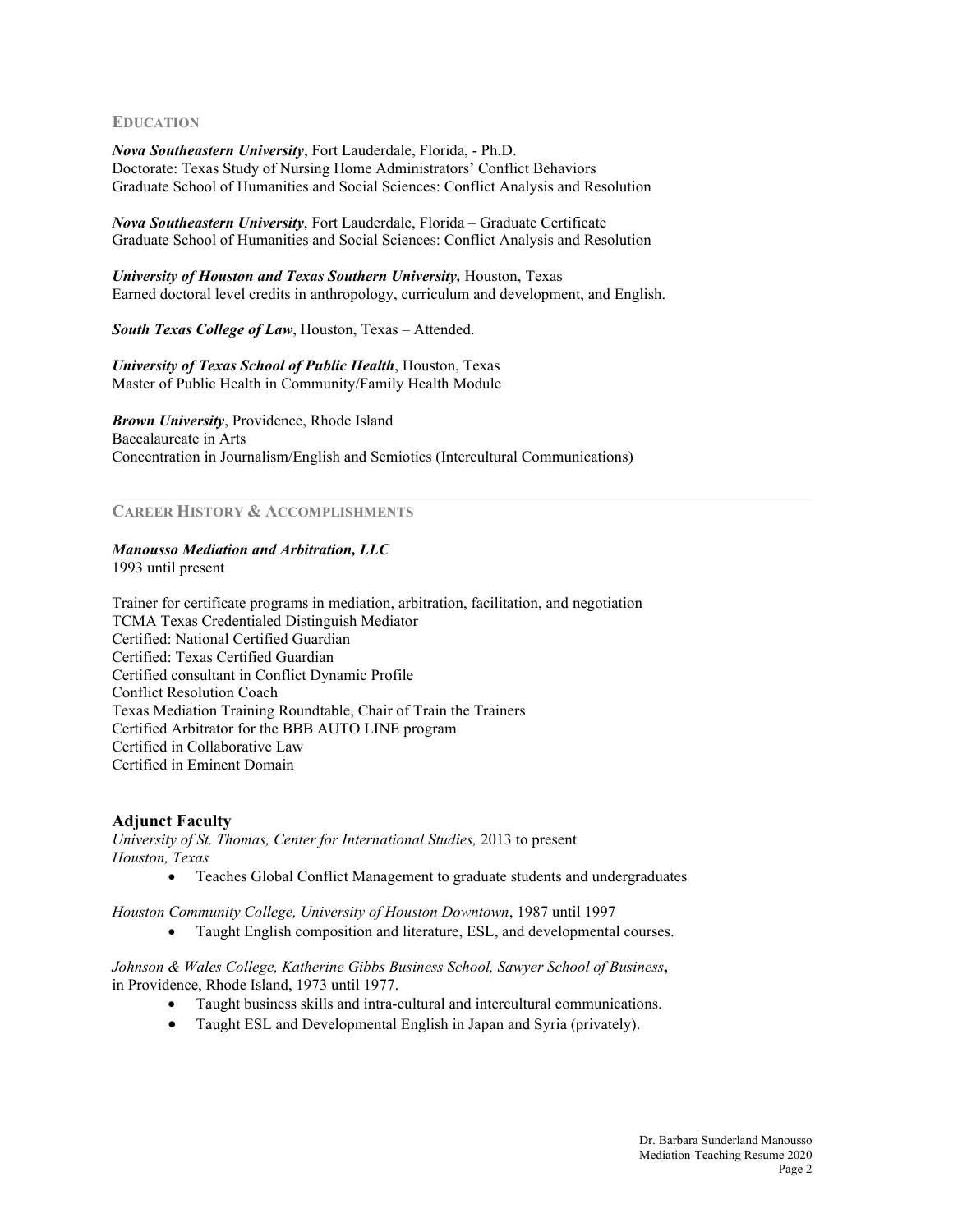## **Teaching Assistant - online**

• *Nova Southeastern University in Fort Lauderdale, FL* Course subject matter involved Cultural Diversity, Qualitative Research, and Mediation Skills.

## **Mediator and Arbitrator Practice**

- Experienced in consumer, commercial, family, eldercare, children's protective services, divorce, EEO, workplace, labor, environmental, real estate, condemnation, eminent domain, and contract mediation.
- Mediates Civil Cases for County Court #2.
- Styles of mediation include transformative, problem-solving, facilitative, and narrative.
- Volunteer family mediator for the Harris County Dispute Resolution Center.
- Contract mediator for the Houston Police Department's Community Dispute Program.
- Volunteer mediator for the Better Business Bureau.
- Contract mediator for Mediator Network, CLL Services, CFR Center for Resolution, Elder Care Decisions, and National Mediation Services.
- Arbitrator for the Better Business Bureau and Ford Motor Company, National Dispute Settlement Board, and RV Association.
- Trainer and lecturer on elder/adult mediation, basic and advanced mediation, culture and conflict.
- Contract mediator for the Federal Occupational Health Association/Transportation Security Administration (TSA) for EEO cases.

## **MEMBERSHIPS AND APPOINTMENTS**

- Academy of Family Practitioners: 2017
- Association for Conflict Resolution International: 2016 Chair for the Education, Training, and Education Section. Former chair of the Health Care Section and co-chair of the Workplace Section
- Board member and chair of programs for the Association for Conflict Resolution Houston Chapter. Former president
- University of Texas School of Public Health Alumni Association: President
- Houston Gerontology Society, 2016 -2017 President (Served on board for over ten years.)
- Appointed as an Associate Member of the University of Texas Health Consortium on Aging
- Appointed by Governor Rick Perry to the Nursing Facility Administration Advisory Committee.
- Special Court Commissioner for County Court #2.
- Texas Mediator Trainers Roundtable (TMTR): Chairman of the Train the Trainer and Bylaw Committee
- Appointed by Congressman Barney Frank to the international anti-tobacco congressional committee.
- 2007 president of the Association of Conflict Resolution Houston Chapter
- South Texas College of Law Evans Center for ADR Board member.
- State Bar of Texas ADR Section
- Labor Employment Relations Association (LERA)
- Member of Texas Association of Mediators (TAM).
- Full Member in Association of Conflict Resolution (ACR).
- Advisory Committee on Healthcare for ACR
- Section Member of ACR's Healthcare, Workplace, Consumer, Commercial, and Family.
- Past-president of the Association of Conflict Resolution Houston Chapter.
- New England Association for Conflict Resolution.
- League of Women Voters
- ACR's presidential Public and Intense Conflicts Committee for the 2008-9 program year
- Women Professionals in Government Board Member
- National Guardianship Association
- Texas Guardianship Association
- Advisory Editorial Board member of ACResolution Magazine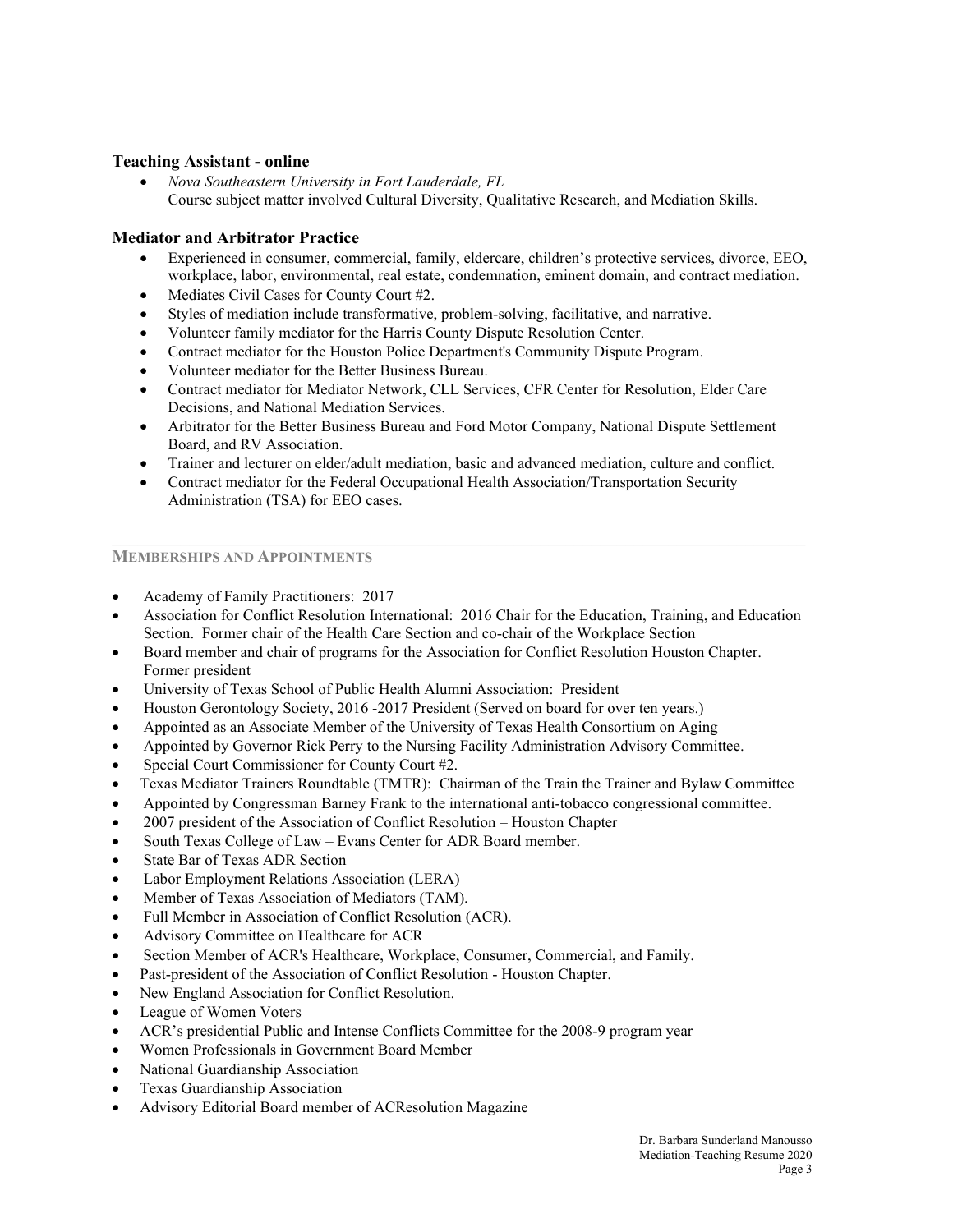- Certified Arbitrator for the BBB AUTO LINE program
- White House Small Business Award for RI

Certification and Training

- Teaches classes in Basic, Advanced/Divorce, and Elder Care Mediation in classroom and online.
- Trains arbitrators in consumer and EEOC arbitration.
- **Graduate Certificate:** Conflict Analysis and Resolution, Nova Southeastern University, Fl.
- **Mediation Certifications**: Basic (40 hours / Sharon Hemphill, Houston, Texas); Advanced Consumer Course (24 hours / Sharon Hemphill, Houston, Texas); Family Courses (24 hours / Harris County Dispute Resolution Center, Houston, Texas); Children's Protective Services: TDPRS/CPS/CJA Mediation Certification (24 hours / Harris County Dispute Resolution Center, Houston, Texas); Transformative Mediation –Institute for the Study of Conflict Transformation (140 hours of advanced training); Equal Opportunity Employment Training (8 hours / U.S. Equal Employment Opportunity Commission's Technical Assistance Program Seminar-San Antonio, Texas); Certificate of Attendance (5 hours) Conflict Resolution Systems: The Cutting Edge Resource for Workplace Productivity, Houston, Texas. Houston Police Department (24 hours / Community Dispute Resolution Consultant) – 80 hours of advanced training. Additional hours of mediation and negotiation training through conferences and workshops and monthly ACR programs, Certified in Collaborative Law {16 hours}, South Texas College of Law (eminent domain training – 20 hours).
- **Arbitration Certification**: Better Business Bureau's National Consumer Panel (30 hours / Better Business Bureau, Houston, Texas) and Dispute Resolution Board for the Ford Motor Company (24 hours / Center for Consumer Affairs / University of Wisconsin for the Ford Motor Company's Dispute Settlement Board, Washington, D.C.).
- **Ombudsman Certification**: (60 hours) Texas State Program through the Area on Aging, Certified Texas State Ombudsman for Long Term Care Facilities. International Ombudsman Association 2012.
- **Facilitation Certification**: 30 hours / Harris County, Houston, Texas
- **Facilitation Trainer Certification**: 24 hours / Houston, Texas
- **Certified: National Registered Guardian**
- **Certified: Texas Registered Guardian**
- **Certified in Conflict Dynamic Profile and Conflict Coaching**
- **Certified Arbitrator for the BBB AUTO LINE program**
- **Certified in Collaborative Law**

**PAPERS AND WORKSHOPS PRESENTED** 

- Institute of International Mediation: 2019 at Eckerd University: *Modern Mediation*
- Texas Association of Mediators: 2019:in Austin, Texas: *Mediating Ethically*
- Huffington Lecturer: University of Texas Medical School: 2018 *Benefits of Elder and Adult Mediation*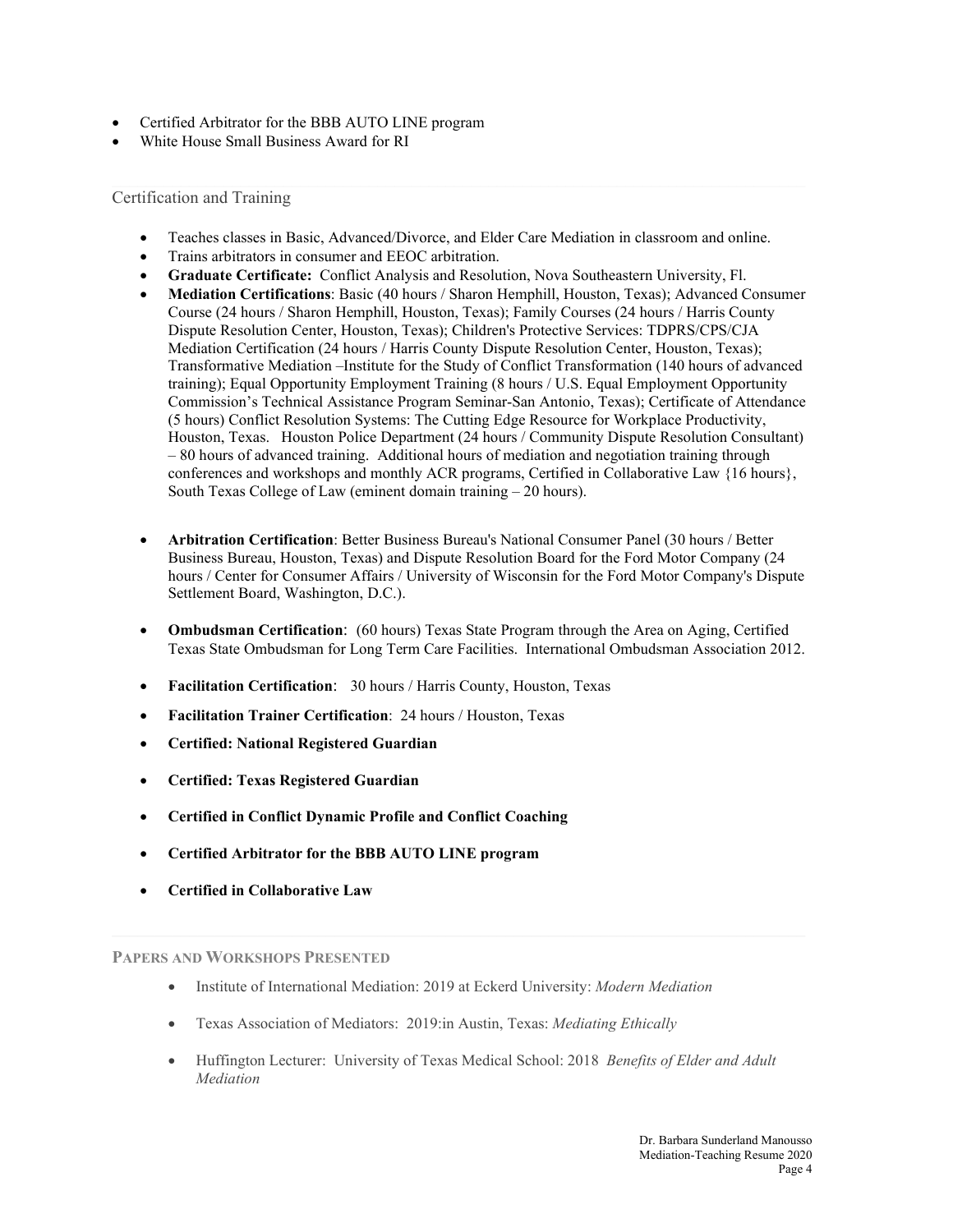- Texas Association of Mediators: 2018 in Austin, Texas: *Mediating Elder Cases*
- Duluth University, Dublin, Ireland: September 2018: Article *SOS Semantics of Self in Conflict (Peer Juried in Journal of Peace Studies* The Kennedy School of Peace*)*
- Salgaocar College of Law: Goa, India: Basics of Mediation and Expert for International Competition 2017
- New York University Graduate School in Shanghai, China: 2016 *The Negotiation Process in Mediation*
- The International Mediation Conference in Bangkok, Thailand: 2016 Keynote Address on *Mediation Skills*
- Association for Conflict Resolution: 2011 to 2019 yearly speaker Marketing Mediation
- Texas Association of Mediators: 2011 to 2019: Elder Mediation, Modern Mediation, Marketing Mediation
- Texas Association of Mediators: 2014*: SOS Semantics Self in Conflict*
- World Symposium on Elder Mediation: Halifax, Canada Marketing your family practice 2014
- Houston Gerontology Society-December 2013 *Elder and Adult Care Mediation : Benefits for Professionals*
- University of Texas Medical School May 2013 *Conflict Management in Medical Environments*
- Temple Emanuel Houston *–* April 2013 *Conflict Coaching*
- Texas Association of Mediators February 2013 *The Business of Elder Mediation*
- Texas Association of Mediators: February 2012 *SOS-Semantics of Self in Conflict*
- El Paso Dispute Resolution Center Trained Family Mediators: April 2012
- El Paso Dispute Resolution Center Trained Arbitrators: April 2012
- Houston Association of Conflict Resolution: September 2011 *The Business and Practice of Elder Mediation*
- Texas Association of Homes and Services for the Aging (TAHSA) annual conference: May 2011 *Elder Mediation: Helpful Family Services and Ethical Considerations*
- Texas Association of Mediators: February 2011 *Elder Mediation: The Business of Aging Families*
- Texas Association of Mediators: February 2011 *Mediation Practice: Five Steps in Marketing*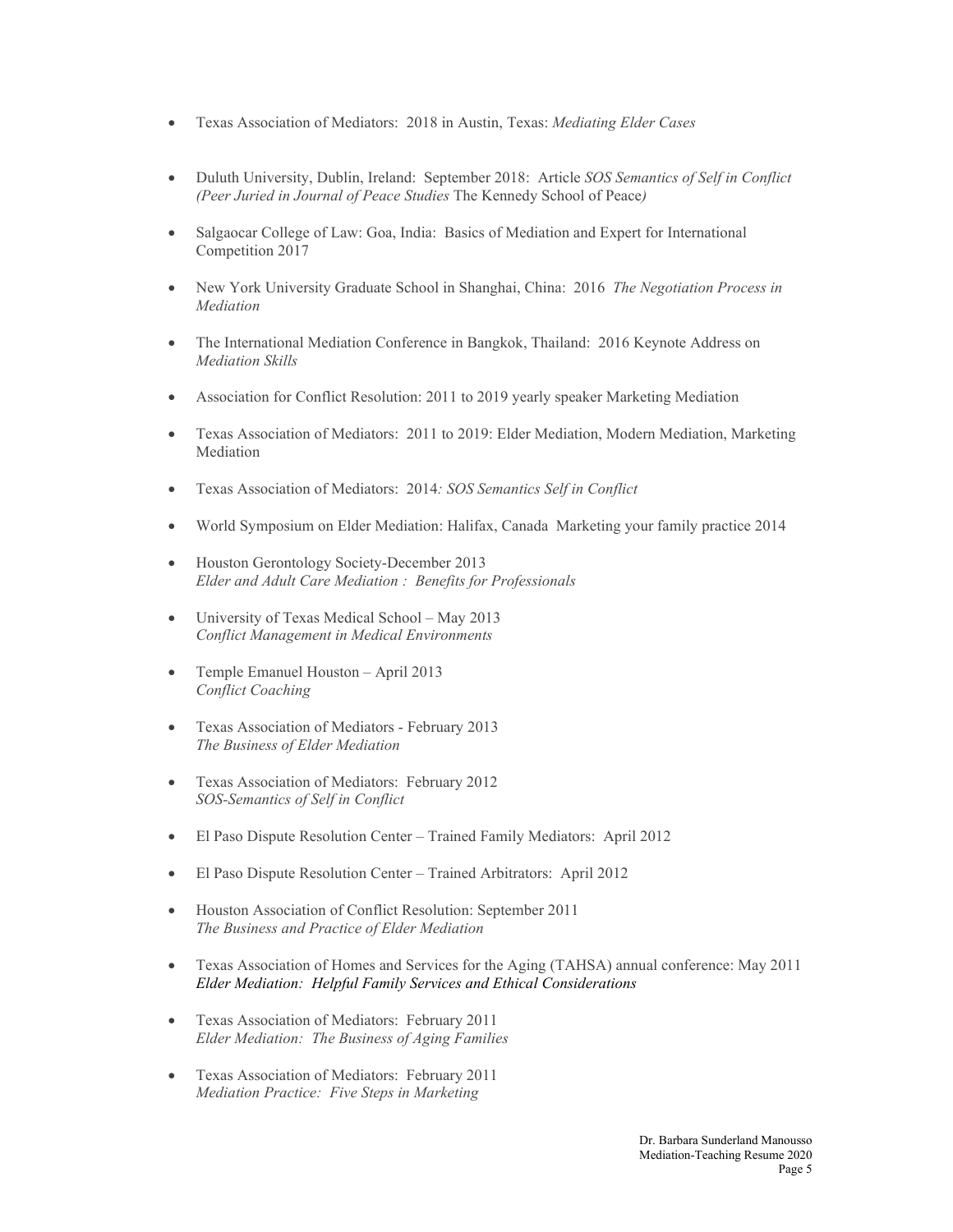- Educational Institute on Aging (EIA): May 2011 *Elder Mediation: Helpful Family Services and Ethical Considerations*
- *Marketing Your Elder Mediation Practice*: Texas Association of Mediators, February 2011
- *Five Marketing Steps in Health Care Mediation*: Association for Conflict Resolution-International Conference Call for Health Care Section, October 2010
- Texas Department of Health Services Nurses Leadership Conference in Austin, TX, 2010 *Hot Buttons and Conflict Skills in Health Care*
- *The Business of Elder Mediation:* The World Symposium on Elder Mediation, Chicago, IL, 2010
- Elder Mediation Training: Southern Methodist University (SMU) in Plano, TX, 2010
- Elder Mediation Training: Tuscan, AZ, 2010
- Elder Care Network of Houston: Presenter on Elder Care Mediation: *What Organizations Need to Know About Elder Mediation*, 2010
- Elder Mediation: Texas Association of Mediators, Dallas, TX, 2010
- Ethics in Mediation: Texas Association of Mediators, Dallas, TX, 2010
- Association for Conflict Resolution: Presenter on Elder Care Mediation since 2001. Last presentation 2009 was in Atlanta, GA.
- 2009 Houston Bar Association ADR Section. The New Horizon in Elder Care Mediation for Lawyers. Houston, TX.
- 2009 Texas Association of Mediators. *The Dynamics of Elder Care Mediation: A Look Inside the Process of Participants.*
- *Texas Paralegal Journal.* Winter 2008*. Elder Care Mediation: A New Horizon in Family Practice.*
- 2008 August, Bryan, Texas. Bryan Dispute Resolution Center. *The New Horizon in Family Mediation for Adult and Elder Care.*
- 2008 March, Savannah, Georgia. Sullivan University to Ministers from the United Kingdom. *The Clash of Culture in Ireland's Medical System: One ADR Solution.*
- 2008 March, Houston, Texas. Workshop for high school students. *Mediation as a Career Choice: Practice Options.*
- 2008 February*.* Galveston, Texas. Texas Association of Mediators. *Elder Care Mediation: How to Market Your Practice.*
- 2007 October, Edmonton, Canada. Ontario Family Mediation Society. *Elder Care Mediation: The New Horizon in Family Mediation.*
- 2005, Houston, Texas. NASA/Clear Lake Human Resource Association*. Elder Care Mediation: When Families Need to Talk.*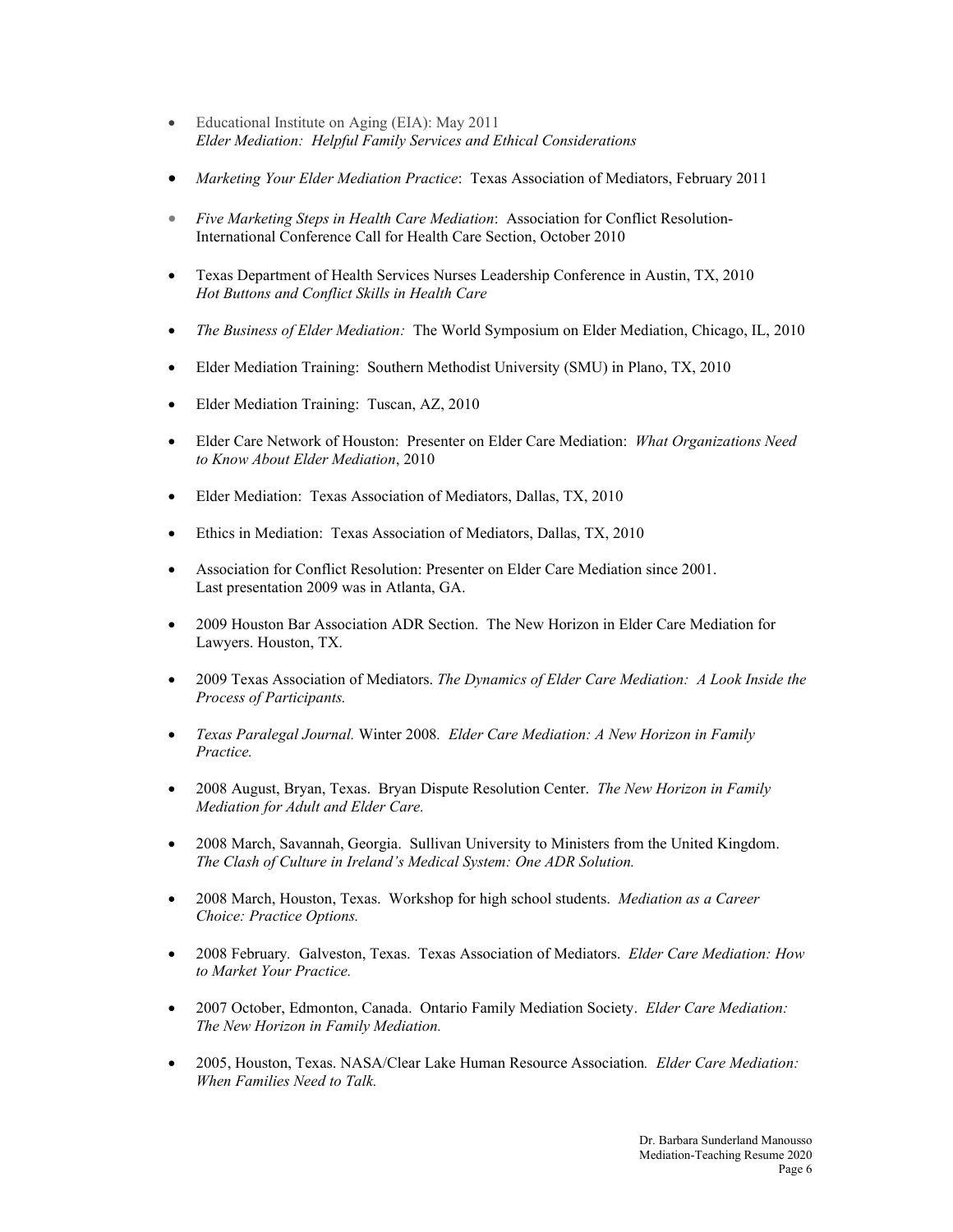- 2005, Fort Lauderdale, Florida, Nova Southeastern University. *The Conflict over the Environmental Impact of Building an Uptown High-rise: Upstream and Down*
- 2004, Fort Lauderdale, Florida. Nova Southeastern University. *Transformative Mediation: Why is it different?*

## **PARTICIPATION IN CONFERENCES**

Texas Mediation Association Conferences: 1994, 2000, 2003, 2004, 2005, 2006, 2007, 2008, 2009, 2010, 2011, 2012, 2013, 2014, 2015, 2016, 2017, 2018, 2019.

Association of Conflict Resolution International Conferences: 2002, 2003, 2005, 2006, 2007, 2008, 2009, 2010, 2011, 2012, 2013, 2014, 2015, 2016, 2017, 2018, 2019.

International Ombudsman Association: 101 Training, April 2012.

- Extra hours of training through pre-conference advance programs. Texas Association Mediation: 1994, 2000, 2003, 2004, 2005, 2006, 2007, 2008, 2009, 2010, 2011, 2012, 2013, 2014, 2015, 2016, 2017, 2018, 2019.
- Texas Mediation Trainers Roundtable Annual Training for Trainers: 2004, 2005 2006, 2007, 2008, 2009, 2011, 2012, 2013, 2014, 2015, 2016, 2017, 2018, 2019.
- Houston Bar Association ADR Section: 2010, 2018
- Eminent Domain: South Texas College of Law: 2010
- Association of Conflict Resolution Conferences: 2002, 2003, 2005, 2006, 2007, 2008, 2009, 2010.
- EEOC Training Program 2009, and 2011, 2015 Houston, TX
- EEOC Training Program 2007, Philadelphia, PA
- EEOC Training Program 2006, San Antonio, TX
- Negotiation training for corporations with Drs. Neil Katz, Fort Lauderdale, Fl, 2003
- Negotiation training William Ury, Phoenix, AZ and Boston, MA 2008
- Institute for the Study of Conflict Transformation, Drs. Joseph Folger and Baruch Bush Philadelphia, PA, 2006 and 2007
- Labor Employment Relations Association (LERA) Regional Conference 2006, 2007, 2013
- International Conference and Training on Elder Care Mediation, Philadelphia, PA, 2006

Website is [http://www.manousso.us](http://www.manousso.us/) .